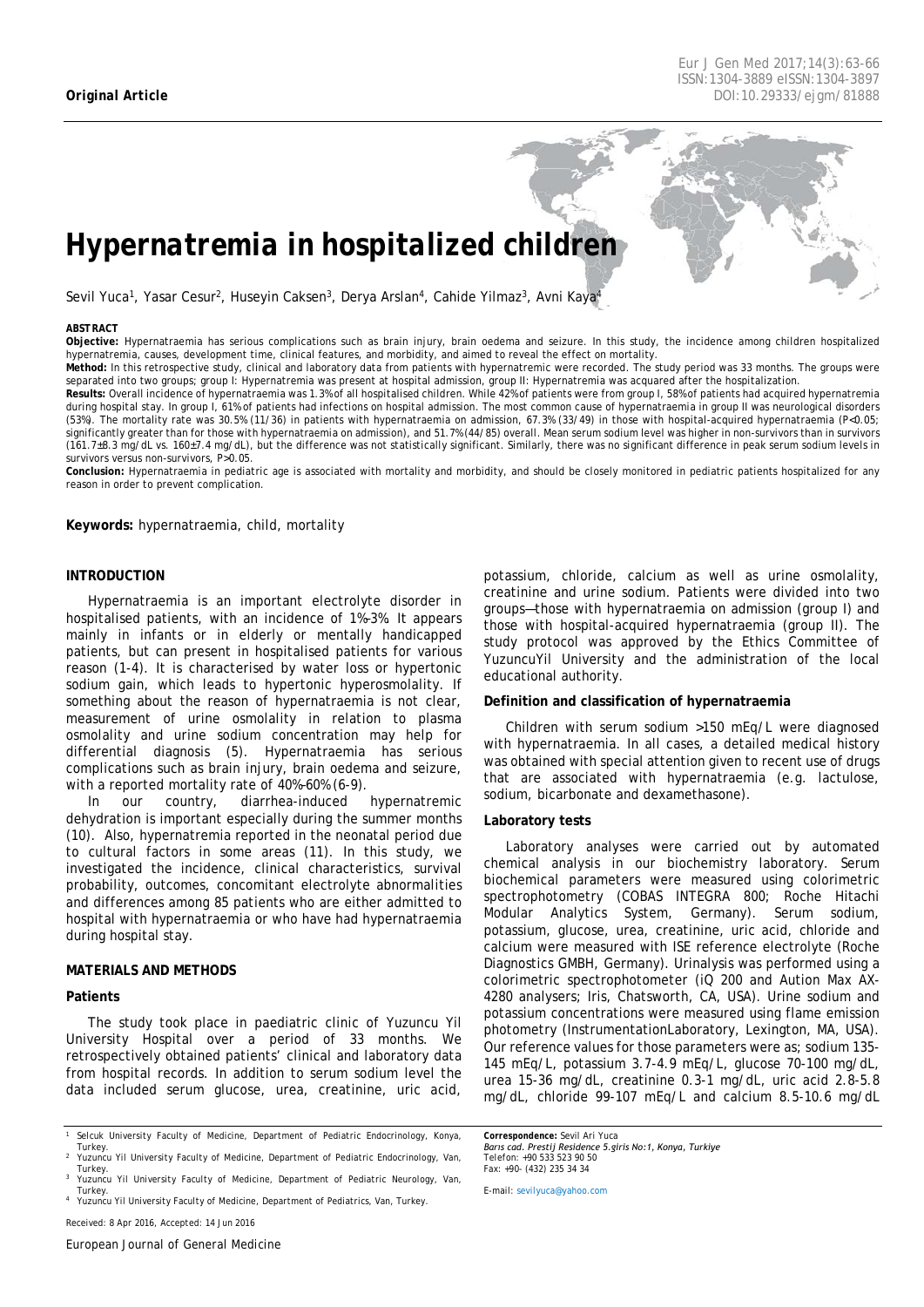|  | Table 1: Symptoms of overall patients on hospital admission |
|--|-------------------------------------------------------------|
|--|-------------------------------------------------------------|

|                              | Group I<br>$n = 36$<br>$(\%)$ | Group II<br>$n = 49$<br>$(\%)$ | Total<br>$n = 85$<br>$(\%)$ | P value |
|------------------------------|-------------------------------|--------------------------------|-----------------------------|---------|
| Symptoms                     |                               |                                |                             |         |
| Diarrhea                     | 9(25)                         | 12(24.5)                       | 21(24.7)                    | >0.05   |
| Vomitina                     | 8(22)                         | 17 (35)                        | 25 (29)                     | >0.05   |
| Pyrexia ( $>$ 38 °C)         | 7 (19)                        | 8(16)                          | 15 (17)                     | >0.05   |
| Convulsion                   | 9(25)                         | 24 (49)                        | 33 (67)                     | >0.05   |
| Alterations on consciousness | 3(8)                          | 2(4)                           | 5(10)                       | >0.05   |
| Cardiopulmonary arrest       | 1(2.7)                        | 2(4)                           | 3(6)                        | >0.05   |
| Feeding difficulty           | 2(5.5)                        | 1(2)                           | 3(6)                        | >0.05   |
| Respiratory distresses       | 2(5.5)                        | 2(4)                           | 4(4.7)                      | >0.05   |
| Polyuria- oliguria           | 2(5.5)                        | ٠                              | 2(2.3)                      | >0.05   |
| Gastrointestinal hemorrhages |                               | 3(6)                           | 3(6)                        | >0.05   |

calibration of laboratory equipment has been carried out though quality control guidelines of of Yuzuncu Yil University Hospital.

## **Statistical analysis**

The Statistical Package for Social Sciences (SPSS for Windows Version 20, Chicago, IL, USA) program was used for assessment of the results. Kolmogorov-Smirnov test was applied for the eligibility of the normality of the data distribution. Results were expressed as mean±SD. Comparisons between individual groups were performed using Student's t test. Correlations between laboratory parameters were assessed with linear regression analysis. P<0.05 was considered to indicate statistical significance.

## **RESULTS**

Six thousand two hundred and five patients (52% boys, 48% girls) were admitted to our clinic during the 33-month study period. The incidence of hypernatraemia on admission was 0.5%; the incidence of hospital-acquired hypernatraemia was 0.8%. The overall incidence of hypernatraemia was 1.3%. Eighty-five patients fulfilled the inclusion criterion of serum sodium concentration. Of these, 36 (42.4%) were hypernatraemic on hospital admission and 49 (57.6%) were found to be hypernatraemic during follow-up. Sixty patients (70.6%) were infants (aged <2 years) at diagnosis. Sixty-one percent of patients who were hypernatraemic on hospital admission and 55% of those with hospital-acquired hypernatraemia were boys. A statistically significant difference according to sex was found in group I (P<0.05) but not in group  $II$  (P $>0.05$ ).

Symptoms on hospital admission are shown in Table 1. The primary diagnoses in patients with hypernatraemia are listed in Table 2.

There was no significant difference between boy and girls for other biochemical parameters measured. The patients with hypernatraemia had at least one additional electrolyte disorder: either an abnormal glucose level or abnormal uric acid level. However, these additional electrolyte disorders were not shown to be correlated with survival. The main electrolyte disorders in the patient cohort were hyperchloraemia (86%), hypocalcaemia (47%), hyperkalaemia 25 (29.4%) and hyperuricaemia (60%).

To identifyfactors that contributed to the development of hypernatraemia, urine-concentrating ability during hypernatraemia was assessed based on urine osmolality, which was measured in 79 patients. A urine-concentrating defect, defined as osmolality <700 mmol/kg, was present in 67 children: 25 (73.5%) with hypernatraemia on admission and 42(80.7%) with hospital-acquired hypernatraemia (P<0.01).

The most common factors that contributed to impaired renal concentrating ability were neurological disorders (n=6/15) and acute renal deficiency caused by bacteraemia (n=5/9) in each group. Other causes were solute diuresis caused by uraemia (n=2), organic acidaemia (n=1), hyperglycaemia

**Table 2:** *Primary Diagnoses in Patients with Hypernatremia*

|                                                   | Group I       | Group II       | Total   |         |
|---------------------------------------------------|---------------|----------------|---------|---------|
|                                                   | $n = 36$      | $n = 49$       | $n=85$  | P value |
|                                                   | $(\%)$        | $(\%)$         | $(\%)$  |         |
| Etiology of hypernatremia                         |               |                |         |         |
| Infection causes                                  | 22 (61)       | 17 (35)        | 39 (46) | < 0.05  |
| Sepsis                                            | 7(32)         | 12 (63)        | 19 (49) |         |
| Bronchopneumonia                                  | 7(32)         | 4(26.3)        | 11 (28) |         |
| Gastroenteritis                                   | 8(36)         | 1(10.5)        | 9(23)   |         |
| Neurological disorders                            | 8(22)         | 26 (53)        | 34 (40) | < 0.05  |
| Infections of CNS (meningitis or<br>encephalitis) | 4(50)         | 14(54)         | 17 (20) |         |
| Stroke                                            | 2(25)         | 5(19)          | 7(8)    |         |
| Brain edema or encephalopathy                     |               | 7(27)          | 7(8)    |         |
| Anatomic disorders                                | 2(25)         |                | 2(2.3)  |         |
| Other causes                                      | 6(17)         | 6(12)          | 12 (14) | >0.05   |
| Congenital metabolic disorders                    | $\mathfrak z$ | $\mathfrak{p}$ | 4       |         |
| Nephrogenic diabetes insipidus                    | 1             |                |         |         |
| Renal tubular acidosis                            | 1             |                | 1       |         |
| Chronic hepatic failure                           | 1             | ٠              |         |         |
| Diabetes mellitus                                 | 1             | ä,             |         |         |
| Acute myeloid leukemia                            |               | 1              | 1       |         |
| Acute viral hepatitis                             |               | 1              | 1       |         |
| Chronic renal failure                             | ٠             | $\overline{c}$ | 2       |         |

 $(n=1)$ , diabetes mellitus  $(n=1)$ , mannitol administration  $(n=1)$ , brain oedema), or nephrogenic diabetes insipidus (n=1).

The mortality rate was 30.5% (11/36) in patients with hypernatraemia on admission, 67.3% (33/49) in those with hospital-acquired hypernatraemia (P<0.05; significantly greater than for those with hypernatraemia on admission), and 51.7 % (44/85) overall.

The median age in survivors on study enrolment was lower than in non-survivors: 4 and 1.5 months, respectively. Mean serum sodium level was higher in non-survivors than in survivors  $(161.7±8.3 \text{ mg/dL vs. } 160±7.4 \text{ mg/dL})$ , but the difference was not statistically significant. Similarly, there was no significant difference in peak serum sodium levels in survivors versus nonsurvivors p>0.05.

## **DISCUSSION**

The incidence of hypernatraemia was 1.3% of all hospitalised children in our clinic.

Previous studies on the prevalence of hypernatraemia in hospitalised patients have focused on geriatric and adult patients (2, 4, 9, 12), as well as that has been published in pediatric patients (3, 5-7, 13). We aimed to evaluate the incidence, causes and treatment of hypernatraemia in a pediatric population. Hypernatraemia may occur in children of all ages, with the vast majority having significant underlying medical problems. Neonatal hypernatraemic dehydration may be caused by inadequate nutrition and artificial feeds that lead to an elevated level of sodium (11, 14). It has been reported previously that hypernatraemia in infants is caused by gastroenteritis (15-18). Recently, hypernatraemia has been primarily a hospital-acquired disease, caused by failure to administer sufficient free water to patients unable to care for themselves (19).

Seventy-one percent of our patients with hypernatraemia were younger than 2 years old but were not newborn infants. Hypernatremia can detect in hospitalized patients that in the first accepted to hospital or during in the hospital. Underlying infections were the primary reason for hospitalisation in 61% patients who had hypernatraemia on hospital admission; 51% of those with hospital-acquired hypernatraemia had neurological disorders. Although gastroenteritis was responsible for 25% of the cases of hypernatraemia on admission, it occurred in only one patient with hospital-acquired hypernatraemia. Gastroenteritis contributed to hypernatraemia in 11.7% of all patients. Therefore, the incidence of hypernatraemia caused by acute gastroenteritis in infants was much lower than that in previous studies (18). Apart from acute gastroenteritis, 47% of children with hypernatraemia on admission had diarrhoea and vomiting; this increased to 59% in children with hospital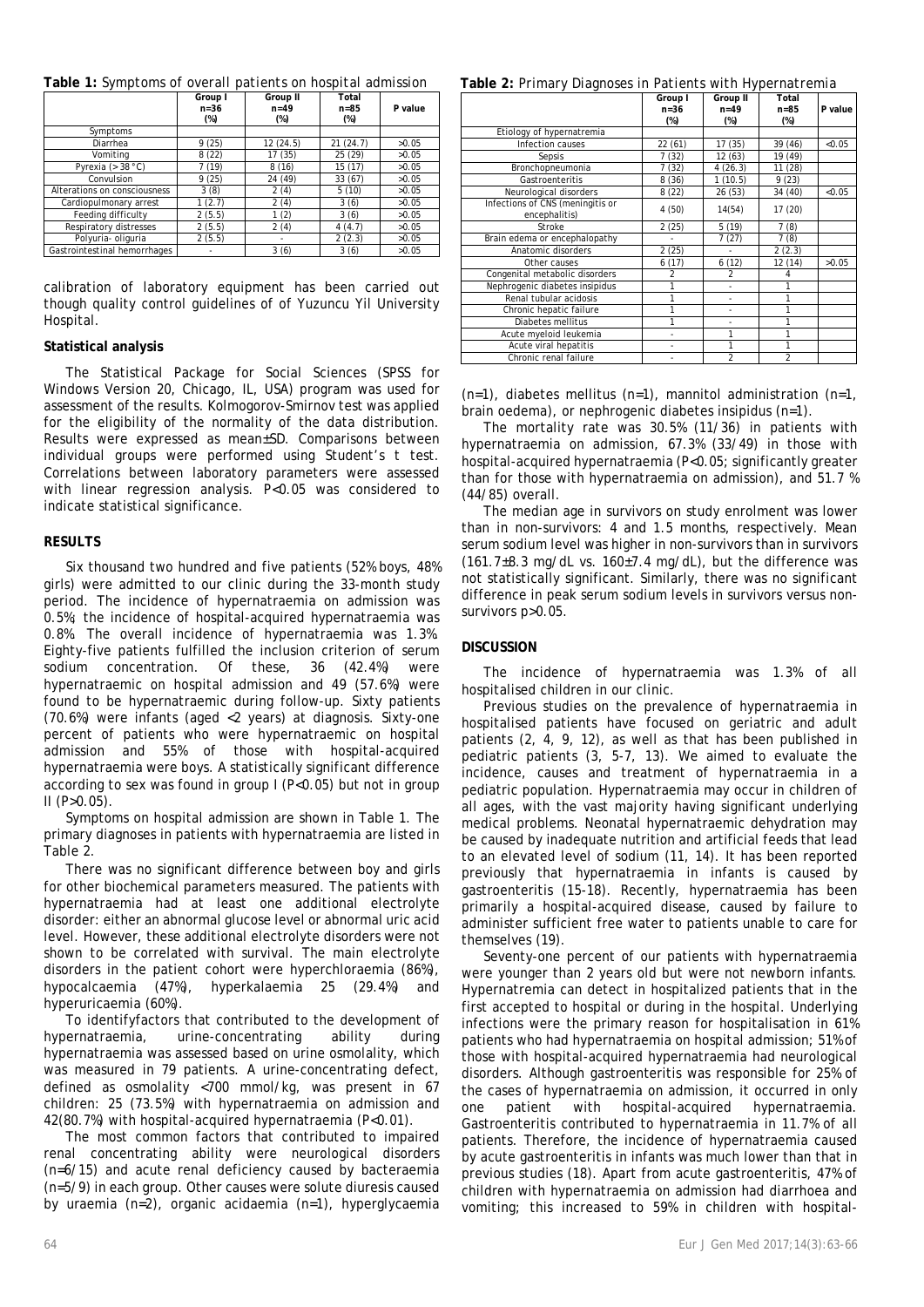acquired hypernatraemia (Table 1). Hypernatraemia was caused by infection in 45.8% of cases, and neurological disorders in 38.8%. On the other hand, 23% of patients (20 out of 85) suffered from neurological impairment, critical illness, and chronic disease before developing hypernatraemia. Our patients were younger than 1 year old (62%) and therefore they did not drink water freely. This situation could potentially lead to hypernatraemic dehydration.

Hospital-acquired hypernatraemia often results from inadequate fluid prescription in patients who have increased free-water losses combined with an inability to increase oral water intake freely in response to hypertonicity. Increased free-water losses also may be caused by impaired renal concentrating capacity as well as increased extra-renal fluid losses, enteral losses and insensible losses (1, 13, 20).

An acute and large elevation in plasma sodium concentration to >158–160 mmol/L is usually necessary for symptoms to develop (5). Intense thirst as an important backup defense may be absent, especially in patients with altered mental status, with hypothalamic lesions that affect the thirst center, or in infants and elderly persons. Non-specific symptoms such as anorexia, muscle weakness, restlessness, nausea and vomiting tend to occur early. More serious central nervous system dysfunction follows, with altered mental status, lethargy or irritability, stupor, coma, myoclonus, asterixis, chorea, or tonic–clonic or absence seizures. Also, acute brain shrinkage can induce vascular rupture with cerebral bleeding and subarachnoid haemorrhage (13). In our study, 33 patients (38.8%) had convulsions on admission, and cerebral haemorrhagic disorders, oedema and altered consciousness were common in group II. Other electrolyte disturbances, such as hyperglycaemia, hyperkalaemia, hyperphosphataemia, hypermagnesaemia and hypocalcaemia, may be accompanied to hypernatraemia (2, 21). The most frequent concomitant electrolyte imbalances were hyperchloraemia (86%), hyperuricaemia (55%), hypocalcaemia (47%) and hyperkalaemia (29.4%) in our cases. These data indicate that most cases had hypertonic dehydration; the additional electrolyte abnormalities were not related to survival.

Hypernatraemia is frequently associated with volume depletion; therefore, it is essential that the management of hypernatraemia provide adequate free water to correct serum sodium level. Thus, water resuscitation with normal saline or colloid should be instituted to correct free water deficit. After initial volume expansion, the composition of parenteral fluid therapy largely depends on the cause of hypernatraemia. Oral hydration should be instituted as soon as it can be safely tolerated. The rate of correction of hypernatraemia is dependent on the severity and cause of hypernatraemia. When hypernatraemia is corrected rapidly, it can lead to cerebral oedema (8-22). In severe hypernatraemia (>170 mEq/L), serum sodium level should not be decreased to <150 mEq/L in the first 48–72 h. Seizures during the correction of hypernatraemia are not uncommon in children and might be a sign of cerebral

## **REFERENCES**

- 1. Macdonald NJ, McConnell KN, Stephen MR, Dunnigan MG. Hypernatraemic dehydration in patients in a large hospital for the mentally handicapped. BMJ. 1989;299(6713):1426–1429.
- 2. Liamis G, Tsimihodimos V, Doumas M, et al. Clinical and laboratory characteristics of hypernatraemia in an internal medicine clinic. Nephrol Dial Transplant. 2008;23(1):136–143.

oedema. Seizures are usually self-limited and not a sign of longterm neurological sequelae (22).

In the present study, eight (9.4%) patients who had hypovolemic dehydration and shock were administered 0.9% NaCl during the first 1 or 2 h, followed by fluid maintenance that was appropriate for the patient's age. If patients had no sign of hypovolemic shock after this course, we gave any supplemental electrolytes before initiating fluid replacement. We administered fluid at age-appropriate levels and waited until serum sodium decreased to normal levels. The mean serum sodium level in patients who were hypernatraemic on admission  $(160.6\pm7.8 \text{ ma/dL})$  was not significantly different from that in patients with hospital-acquired hypernatraemia (161.4± 7.9 mg/dL). Hypernatraemia was corrected in 66% of patients within 72 hours; unfortunately, 21% of these patients died during follow-up. Mean time to improvement of hospitalacquired hypernatraemia was 2.4 days (range 1–20 days). The mean time to death for patients with intractable disease was 5.6 days (range 1–29 days) after diagnosis of hypernatraemia. These patients had long-term renal dysfunction and neurological deficit. The mortality rate was higher in patients with intractable hypernatraemia (20 out of 20 [100%]), as compared to 38.5% in patients with hypernatraemia that readily improved. Cerebral oedema during correction of hypernatraemia was not observed. Neurological complications, which occurred in nine (10.6%) patients, were more related to underlying neurological disorders than to hypernatraemia.

In our study, the mortality rate was higher than previously reported (3, 11, 12, 23). However, the high mortality rate could not be directly attributed to hypernatraemia. When we reviewed the patients' medical records carefully, hypernatraemia contributed to mortality in only 4.5% of patients that hospitalized in the children's service. We thought that most deaths occurred from severe infection and neurological disorders, which were in many cases the underlying causes for hypernatraemia.

## **CONCLUSION**

We also suggest that serum electrolyte levels should be closely monitored in hospitalised children to avoid hypernatraemia. Especially, the patients that treated with IV fluid are important to closely follow. The management of serum and electrolyte levels should be performed carefully. In particular, neurologically handicapped and young children should be followed for fluid and serum electrolyte balance during hospitalisation. In summary, treating hypernatraemia and its underlying causes is truly vital in paediatric patients. Very little literature on this topic has been published. We believe that it will be useful for physicians to understand the importance of this issue and monitor electrolytes carefully in this group.

- 3. Finberg L. Pathogenesis of lesions in the nervous system in hypernatremic states. I. Clinical observations of infants. Pediatrics. 1959(1);23:40–44.
- 4. Mahowald JM, Himmelstein DU. Hypernatremia in the elderly: relation to infection and mortality. J Am Geriatr Soc. 1981;29(4):177–180.
- 5. Adrogue HJ, Madias NE. Hypernatraemia. N Engl J Med. 2000;342(20):1493–1499.
- 6. Kang SK, Kim W, Oh MS. Pathogenesis and treatment of hypernatraemia. Nephron. 2002;92(1):14–17.